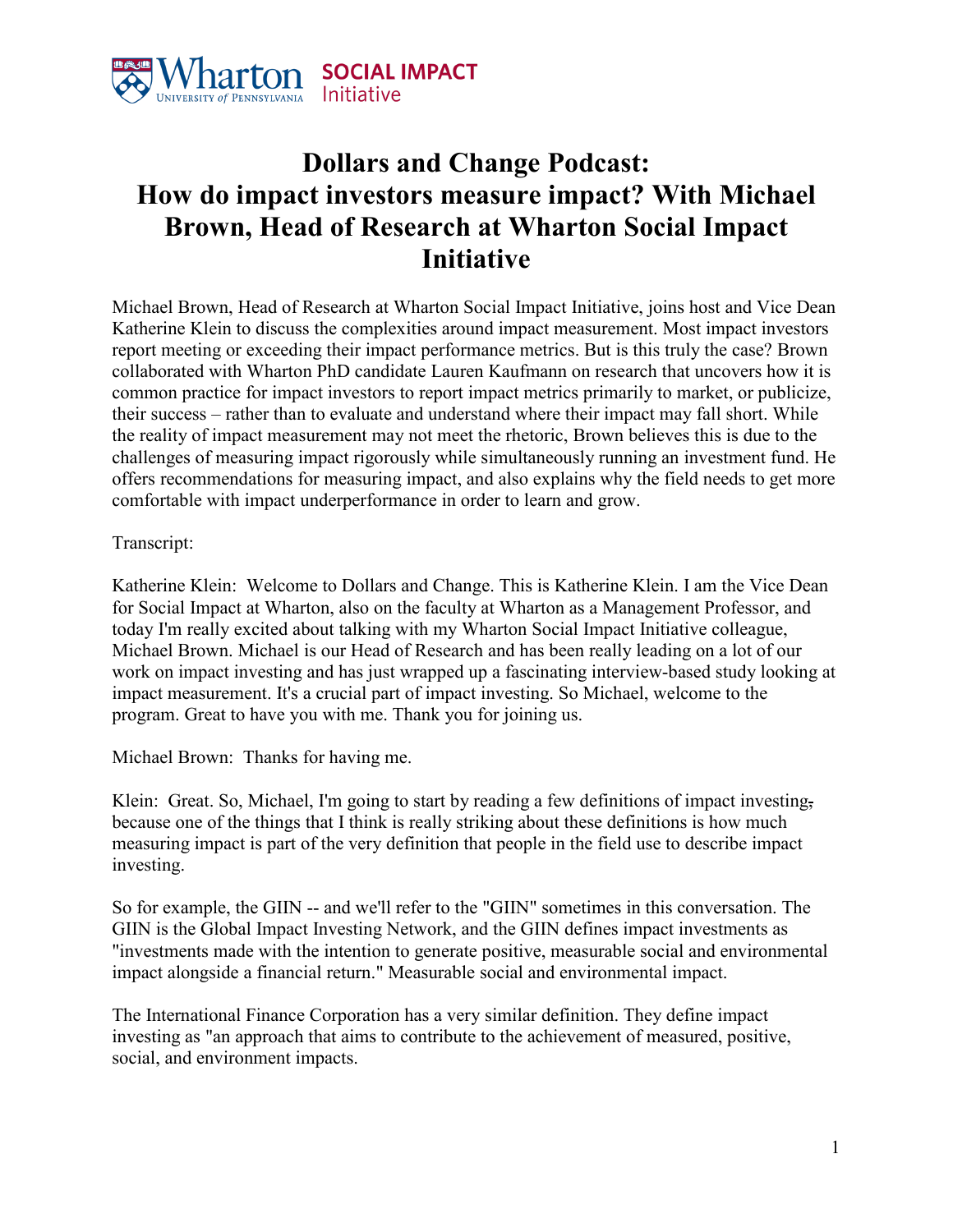

And we'll give one more definition. They all say very much the same thing. This is the Impact Investing Hub. They say, "Intentionality and measurable impact are the fundamental concepts that differentiate impact investing from traditional forms of investment."

So as we dig into this and explore how much measurement is actually happening in this space, I should say that you and I are both trained researchers. We both have our PhDs in research -- you in sociology; me actually in psychology. We spend a lot of time thinking about how you measure things, and so this commitment to measurement in impact investing is really interesting. What is it that made you want to dig into this topic more and learn more about impact investing and how measurement actually gets done?

Michael Brown: There really are, I would say, two reasons that I wanted to get into this with my colleague, Lauren Kaufmann, who's a Ph.D. candidate at Wharton. It's really two puzzles. One is sort of a higher-level puzzle, and one is a more specific puzzle. But the higher-level puzzle is what you described, that impact measurement is such a critical component of impact investing as it's defined by all of these advocacy organizations and trade associations. But impact measurement done rigorously is quite difficult. It's difficult for all sorts of reasons, but we'll just leave it at that for now. It's difficult. So the question is, how do impact investors go about threading that needle, measuring and documenting their impact and doing so in a way that's compelling but not draining off all of their resources on impact evaluation? That was the first big puzzle.

And the more specific puzzle is this finding that has surfaced in all of the annual impact investor surveys that the GIIN has done, which is that impact investors pretty consistently report that their portfolios have performed on impact, either in line with their expectations or even above their expectations. Underperformance is extremely rare, on the order of 1 to 3% of the respondents to these surveys. And that was interesting because our initial thought was impact -- meaningful impact, we should say -- should be pretty hard to achieve. At least that was our assumption. So how is it that underperformance is so uncommon? So those two reasons, I would say, are what were really the impetus for getting into this research.

Klein: I want to underscore what you described with the GIIN survey. So going back to that, this annual survey of hundreds of impact investors asks respondents, "How well are your portfolios doing with regard to impact? And are they meeting your expectations for impact, exceeding your expectations for impact, or are you underperforming? Is there a problem with impact?"

And again, as you said, 20% or so of them were saying, "We're doing better than we expected with regard to impact." About 80% say, "We're in line." And that leaves, well, zero -- or nearly zero -- in this case probably more like 1 or 2 or 3% saying, "Yeah, we're not quite meeting expectations," which is kind of a remarkable statistic, as you say. And there's that song: "Things that Make You Go Hmm." So this was something that made you go "Hmm."

I guess it's fair to say you were skeptical. I look at these numbers. I'm skeptical. You and I know impact is difficult to measure. It's difficult to achieve. So what did you try to do to get below the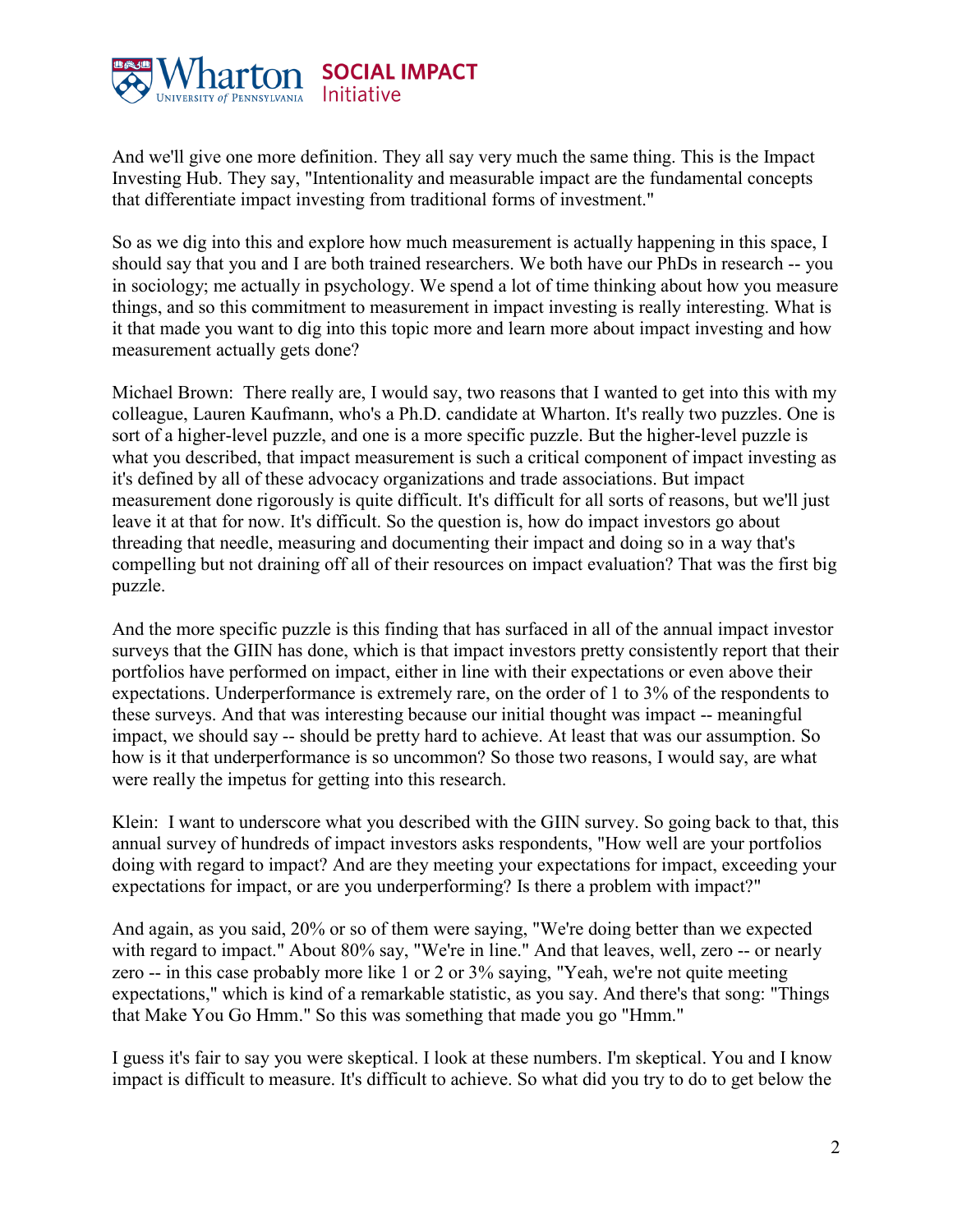

surface and dig a little bit more into what's actually going on with regard to impact measurement?

Brown: So there were two steps here. I think the initial reaction that -- well, certainly the reaction that I initially had, and I think that most Ph.D.-trained researchers would have is, "Well, that's just a guess," right? These respondents are just BS-ing. They're trying to paint a rosy picture. And I think that even though that's an understandable initial reaction, it's not necessarily the most constructive reaction.

So the first step was we decided to hear out impact investors. We wanted to assume that they're being forthright and truthful, and just again, hear them out and give them the benefit of the doubt -- even while maintaining some degree of skepticism. And then to follow up on that point of just hearing them out, literally we wanted to hear them out, which is to say we wanted to talk to a whole lot of them.

Surveys are really powerful research tools, but Lauren and I decided that to really get under the hood of this topic, we needed to talk to these professionals. And so we went about interviewing, in the end, staff at 135 impact investing organizations -- mostly fund managers, but also their own investors, so limited partners and so on who invest into these funds. And also about a dozen or so consultancies that are also part of the impact investment process and supply chain.

Klein: Right, so most of these folks you were speaking with were at impact investing funds. These are folks practicing impact venture capital and private equity. They are financially-trained, perhaps also impact-trained financial investors. And I love what you did to start to unpack what was going on, and I think a key question that you asked is, you asked these people you were interviewing to describe to you two deals that they had done-- to describe two deals. In one case, one that they regarded as really an impact success story, where they were delighted with the impact they had achieved. And the second story should be a story about when there was some disappointment. The deal did not achieve the impact that they had hoped.

It sounds like people were able to come up with these stories, but you saw some striking things when you started to reflect on the kinds of stories people were telling you. So tell us more about what you learned from these stories.

Brown: Yes, that was a really important part of the interview protocol that we used. We planned the line-up of the questions. We really wanted to get concrete examples or stories of specific deals. I'll go into our findings in just a moment, but I just want to give a bit of the rationale for using this approach. And as I said, we really wanted to get into specifics, and there is a temptation sometimes, or a tendency in impact measurement to escape into abstraction, to say, "Oh, I use this framework," or "I collect these metrics," or "I use a logic model," or something like that, which is useful to some extent, but it doesn't really give you the full color of what's going on. So that's why we asked for these specific examples.

And as we got these stories, after the interview was concluded, Lauren and I listened to those stories again and classified the kinds of evidence that our interviewees used to explain why a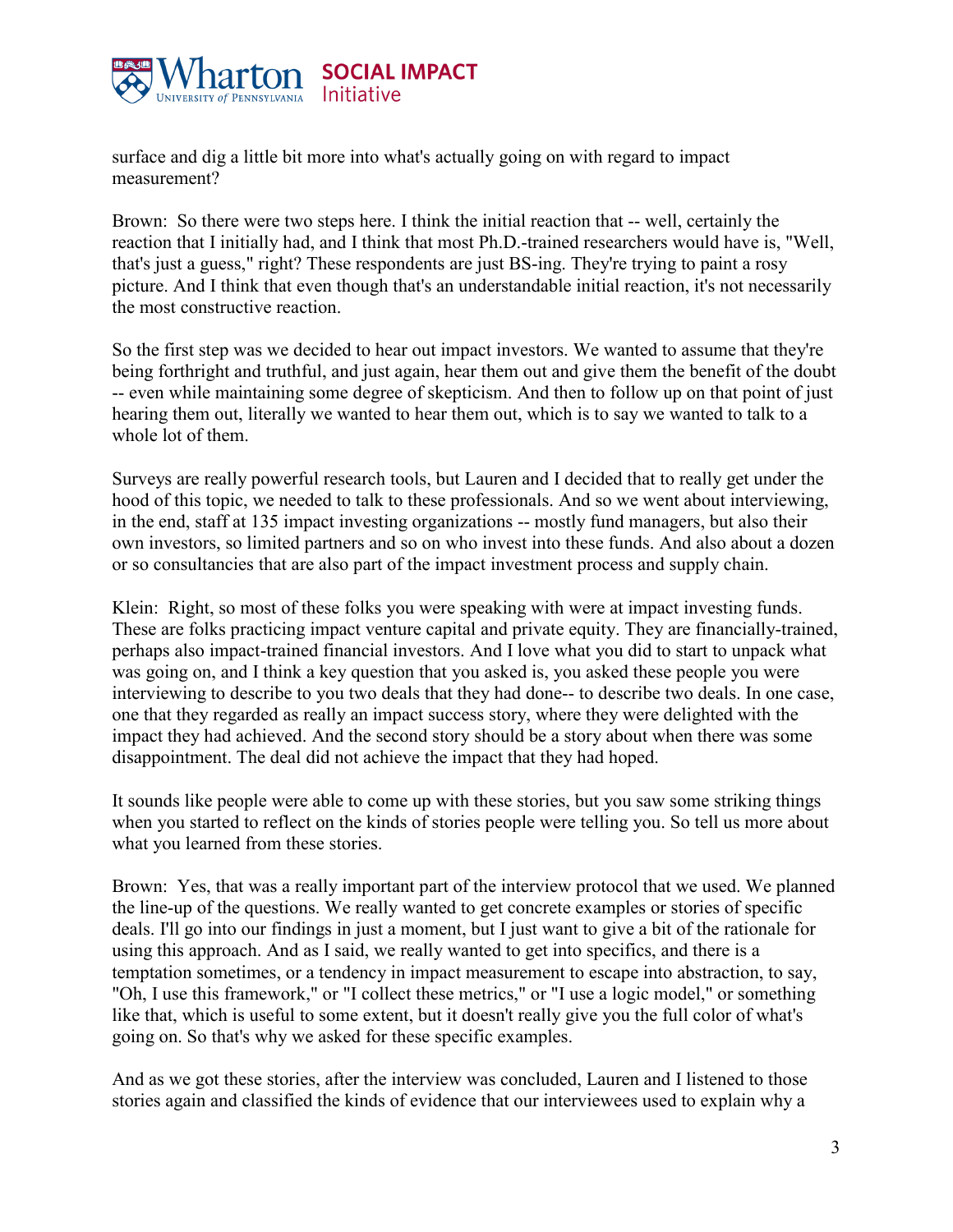

given deal was deemed a success from an impact perspective or deemed a case of underperformance from an impact perspective. We wanted to pay attention to whether this evidence was quantitative or qualitative in nature. Was it focused on the business or more focused on the impact? And what we found, after we went through that classification process, was a pretty striking inconsistency, especially in the use of impact metrics. So impact-focused, quantitative data -- those kinds of data were cited far more often in cases of impact success than they were in cases of impact underperformance. And specifically, the numbers are 82% of the examples of impact success involved citing quantitative impact data, while only 24% of the underperformance examples involved quantitative impact focus data.

Klein: So that's really curious, you know? It sounds like folks are being much more specific with regard to quantitative indicators when they are telling you about a success story. Now, listening to that story, I've got to imagine that they probably had quantitative indicators for their low-performance stories, as well, but they weren't sharing them with you. What was your interpretation? I'm not sure that my interpretation is correct, but what do you make of this disparity in the kinds of evidence that people bring to bear, that they offer in their stories when they are describing successful deals with regard to impact, versus unsuccessful deals with regard to impact? Why do they use numbers differently?

Brown: Yes, and specifically in this case, it's the impact numbers. So the initial interpretation was, "Well, this is just more top-of-mind to our interviewees when it comes to the success stories." Impact metrics, essentially, are for some reason more top-of-mind than in cases of impact underperformance. But we've really, really wanted to see if impact metrics factor into cases of impact underperformance, and so Lauren and I made a point of following up, especially with cases of impact underperformance, to ask: What kind of data are used?

So just to be more concrete, if they described impact underperformance in terms of business underperformance, you know, just lack of scale or lack of market penetration or just poor financial performance, we actually followed up to ask about any more impact-focused data. And still, we tend to not really meet with that kind of answer, which led us to conclude that in many cases -- not all the time, but most of the time, it seems, at least based on our data -- impact metrics are not really used to measure performance or to evaluate performance. They are really used to convey accomplishments and to describe what portfolio companies are doing.

And the big assumption here, admittedly, is that a meaningful system of performance evaluation would be more sensitive to cases of underperformance because performance evaluation is not just about showing business success.

So that was the conclusion that we drew from the interviews, and we also actually got direct supporting statements of that interpretation. We had a number of interviewees admit that, "Yeah, impact metrics are really more for describing success to stakeholders than they are for evaluating, engaging underperformance.

Klein: Yes, so measurement more as marketing than in-depth inquiry and evaluation, it sounds like. So really a provocative statement in this space that cares so much about measurement, so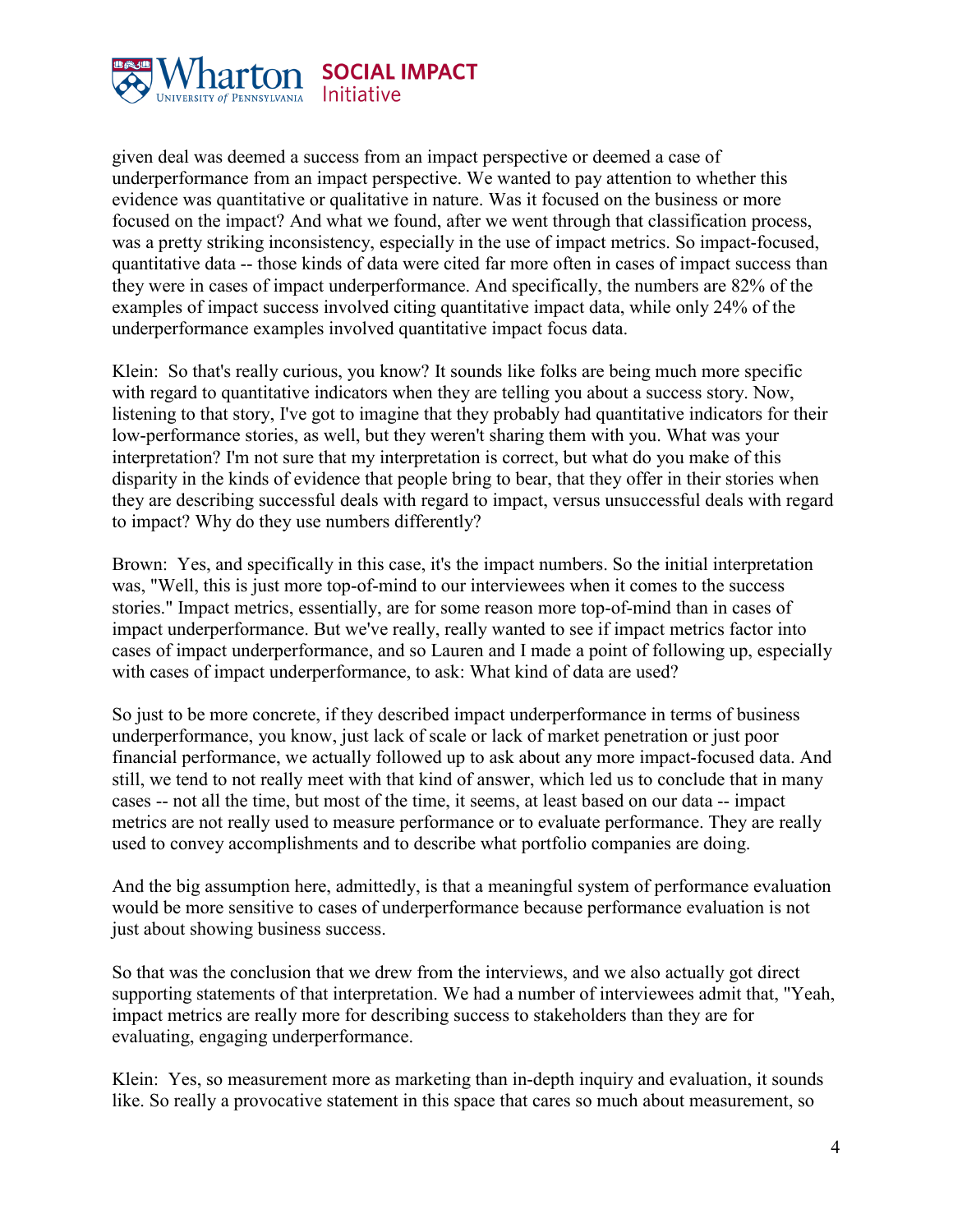

let's continue. And I may have summarized this more boldly than you would have, but let's continue to dig into this.

Another thing you found when you went looking at some of the surveys that have been done - and again, there's a GIIN survey that asks impact investors, "Do you set impact targets, and is this an important part of your measurement and evaluation and an important part of our practice to actually have targets for impact?" And something like 78% of these folks say, "Yes, we have these."

Have you found in talking to people that that didn't really seem to be the case, that these impact targets, if they had them, were not very rigorous, not very rigid standards? What did you find?

Brown: That's right. And just to clarify, we were interested in targets because again, they're relevant to this question of impact underperformance. To set a target is explicitly or implicitly to set a threshold for success, and therefore also to set a guideline for potential underperformance. And so for the same reason that we asked about examples of success and underperformance, we also asked about target-setting, as you noted. And we found exactly what you described, that target-setting appears to be pretty rare on the impact side, at least. And when it is used, it seems to be used quite loosely.

And I'll just draw up some of the data points that we came across. Actually, this comes not just from the interviews but also from an analysis of about a hundred impact reports that we reviewed, both public-facing impact reports and also private performance reports. And in the public impact reports, we carefully read these documents. We found that only about 14% of these public impact reports even cited a quantitative impact target, and all of them conveyed success.

And this is important because this was not a random sample of impact funds. The way we went about sampling and reaching out to these funds -- the way it was set up, we reached out to funds that were more likely to be more sophisticated on impact measurement. And I can get into more details, if that would be helpful, but if 65% of impact investors are using quantitative impact targets, as the latest GIIN report suggests, then that should be evident in the reports produced by this sample of funds that we've collected. But it was only 14%, as far as we could tell, from the reports.

And then yes, when we spoke about this topic with our interviewees, we got statements like "Yeah, it's more of like kind of just a general gut check. It's more of an impression. You know, we're just making sure that the portfolio companies are kind of doing what they said they would. We don't really monitor these targets carefully. It's just kind of to set an expectation." It doesn't seem to be analogous, in short, to a commercial performance benchmark, like an IRR or a multiple.

Klein: So let me ask one more question about this and about your findings in this space, and then I want to turn to what you make of this. So you're finding that these -- number 1, the fund managers are describing impact success and impact underperformance differently in their use of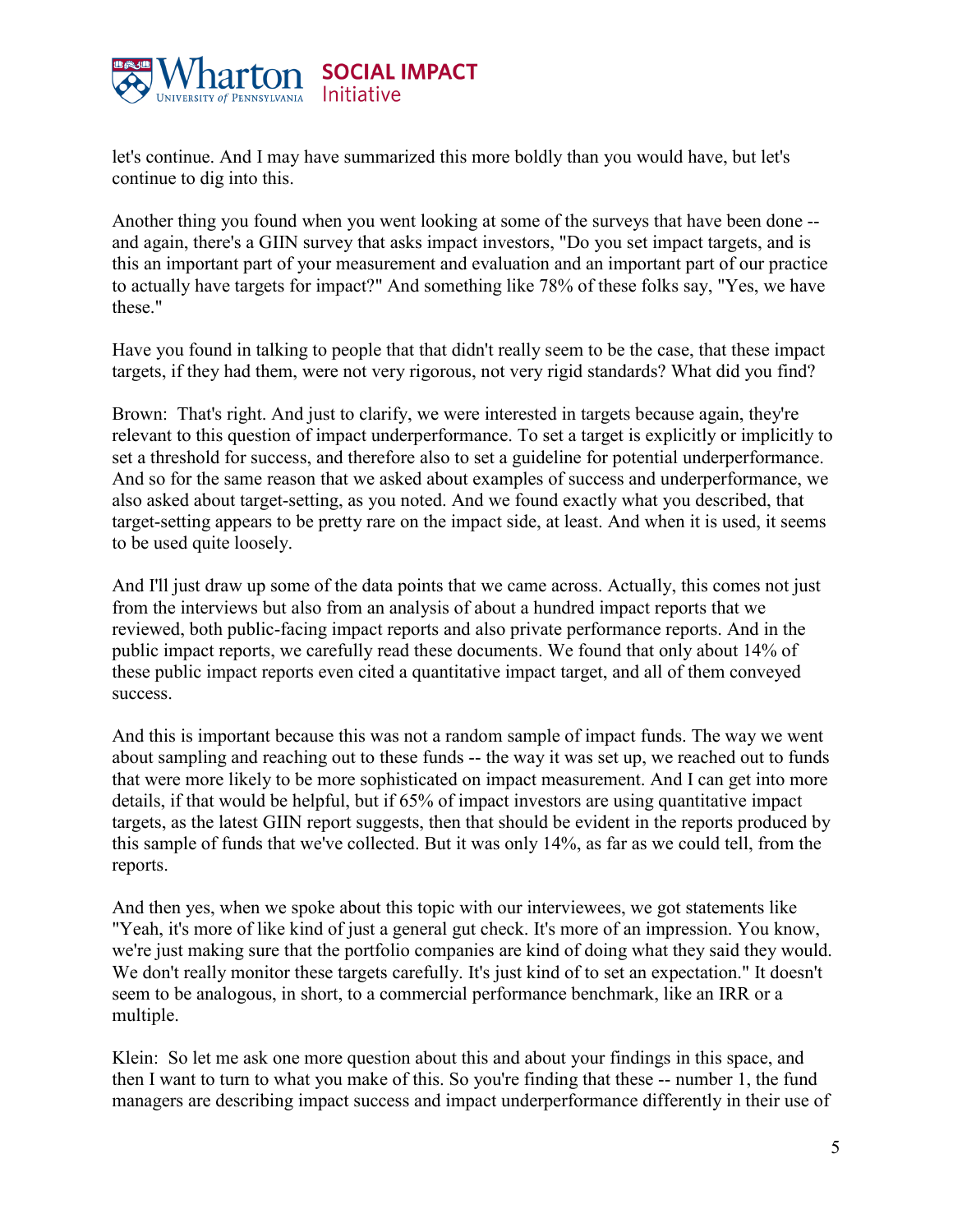

metrics. You're finding that this idea of impact targets doesn't quite measure up to what people are saying in surveys, that these targets are not as explicit, not as common, they're looser, there's more of a gut check. What about investors, because I want to come back to this idea that the field is saying impact measurement is a really important part of practice. You know, I think impact investors, fund managers probably feel a lot of social pressure. There's a norm here that we need to say that we measure impact seriously. I'm wondering if investors hold this to them? You know, the investors who are putting up a million, 10 million, 50 million -- hundreds of millions of dollars into these impact investing funds. Are they saying not only, "Show me the money," but "Show me the impact"?

Brown: Based on what we heard, the investors into funds do want to see that impact is being measured, but in terms of the technical specifics and the rigor of that impact measurement, our interviewees told us that the expectations are pretty low, frankly. We were told that investors into funds don't really ask questions about the impact reports. They seem to be pretty content with what's reported out, and they're just really happy to know about the kinds of companies that are being capitalized, rather than all of the quantitative details of the specific social and environmental impact that these companies are producing.

So an investor wants to know that solar companies are being invested into, but they don't necessarily have lots of questions about the specific tonnage of greenhouse gas emissions being reduced and whether that's aligned with standards and expectations or falling short.

There are some exceptions here. We were told that certain kinds of investors tend to be more attentive to the impact measurement specifics, specifically development finance institutions and philanthropic foundations tend to be more "invested," so to speak, in impact measurement, presumably because these institutions tend to be more likely to accept below-market rate returns and are therefore more likely to differentiate impact performance from financial performance. We were actually told that and were given that explanation by a couple of our interviewees. But overall, our interviewees were not getting a whole lot of pressure from their investors to do rigorous impact measurement, it's safe to say.

Klein: So this is a really interesting set of findings, and not much of what you're describing surprises me. This is what I would have expected. When I look at a lot of the rhetoric around impact measurement, and I think about how difficult it is to achieve some of these standards, to quantify how much impact you're having. Or some of these standards that we have for how to do impact measurement focus on contribution. Would this change have happened anyway? Is the impact you're having possible, even without the investment? Well, that is really difficult to establish quantitatively and in a way that meets scientific standards.

So part of me is not surprised by what you're finding, which I think I would summarize as saying that the reality of impact measurement, as practiced by most impact investors, does not meet the rhetoric in the field. So I think that's a fair conclusion. That's what your findings suggest.

I think my question for you is, assuming that that's a reasonable summary of your findings, what do you think is going on here? How do we make sense of the fact that, as I put it, the reality of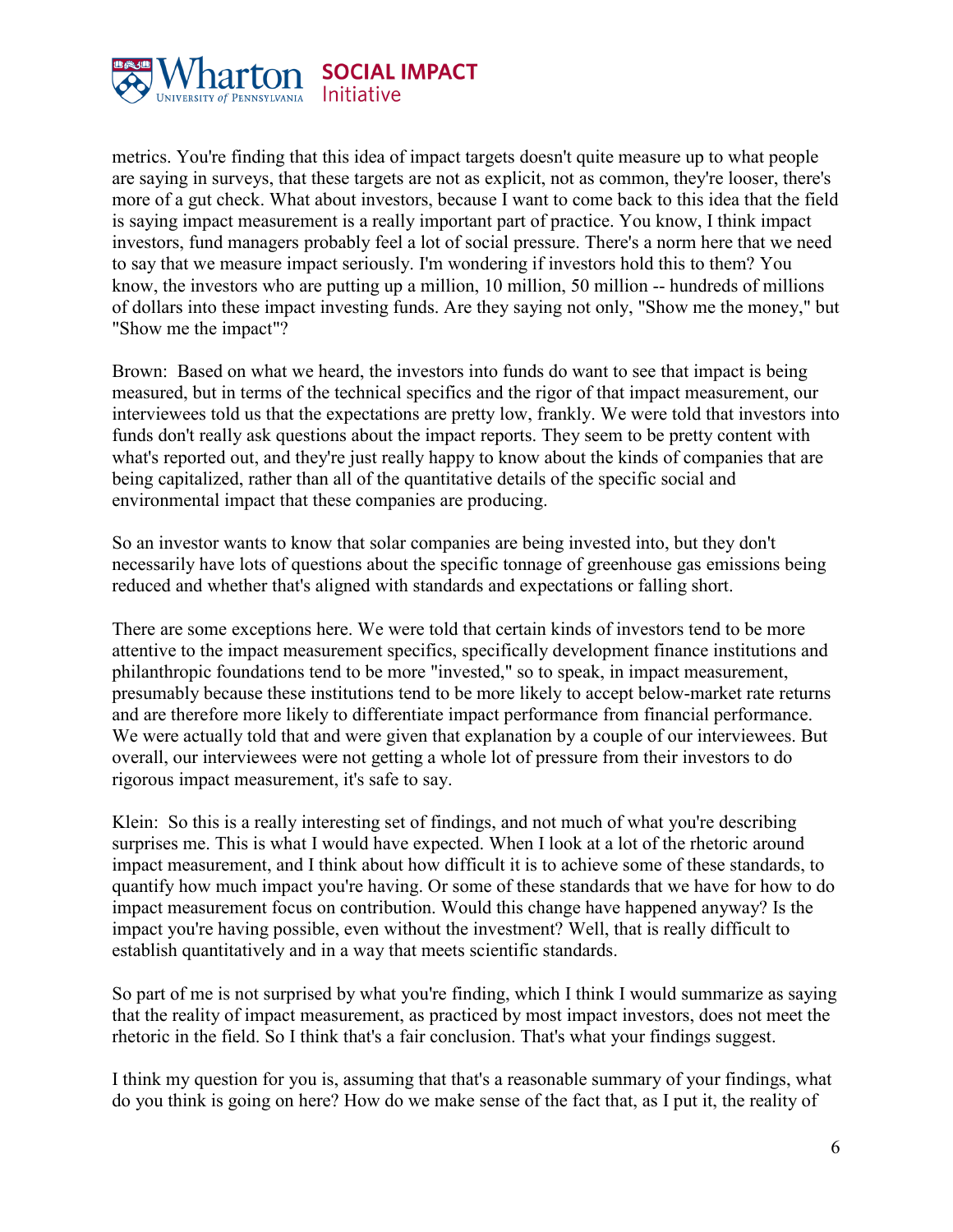

impact measurement doesn't measure up. That's maybe too many "measures." It doesn't live up to the rhetoric of impact investing.

Brown: Yes, and I'm glad that we're getting into this part of the conversation because at this point, listeners may be wondering if this is just one long indictment of impact measurement and impact investing. And that's really not the takeaway that Lauren and I had. And this goes back to what I said at the beginning of the conversation, that we came across this weird survey finding, and the initial reaction was, "Well, that's just BS. These impact investors are just lying," or something like that.

## Klein: Exaggerating.

Brown: Yes, or exaggerating -- right. And that was not the attitude that we wanted to take. We really wanted to understand the pressures and the constraints and the challenges that these professionals are working under. And in that spirit, the way we interpret these findings is not that impact investors are cutting corners or that they're lazy or that they're just trying to suppress unpalatable information. Because as you noted, it's not that surprising. This is really hard to do, even for scientists with all the credentials and budget and staff and time to do impact evaluation, this is hard work. So it's understandable that impact investors need to make certain compromises and think about impact measurement in a way that maybe doesn't jibe with how we think about rigorous impact evaluation.

I think what's happening here is that impact investing is a relatively new field, and field-builders have understandably used really ambitious language to grow the field and to advocate for the work that they're doing. And investors hear that, but they also have businesses to run and deal pipelines to manage. And they're basically going a good deal what they can, which means that in many cases they're screening potential investments carefully and thoughtfully, and really trying to be clear on how they interpret impact. But they're not trying to do randomized control trials, and they're not trying to approach impact assessment in a way that would resonate with a more academic approach.

A lot of this seems to be more pre-deal when it comes to the impact side. And then once companies or potential investees are deemed impactful, then a lot of the performance evaluation is actually business performance evaluation. A lot of it is based on financial performance. And impact metrics remain relevant as a way of describing what these companies are doing for stakeholders.

I mean, it is marketing in a sense. That's the word that you used before. So I'm not necessarily pushing back on that. I just want to acknowledge that marketing sometimes has a negative connotation, but it doesn't necessarily need to have that connotation. Marketing is a really important part of any business endeavor, and so it makes sense that impact measurement would be relevant to marketing.

Klein: And where does this leave you in terms of recommendations? In the face of the information that you've collected, do you think that investors should demand more rigorous data,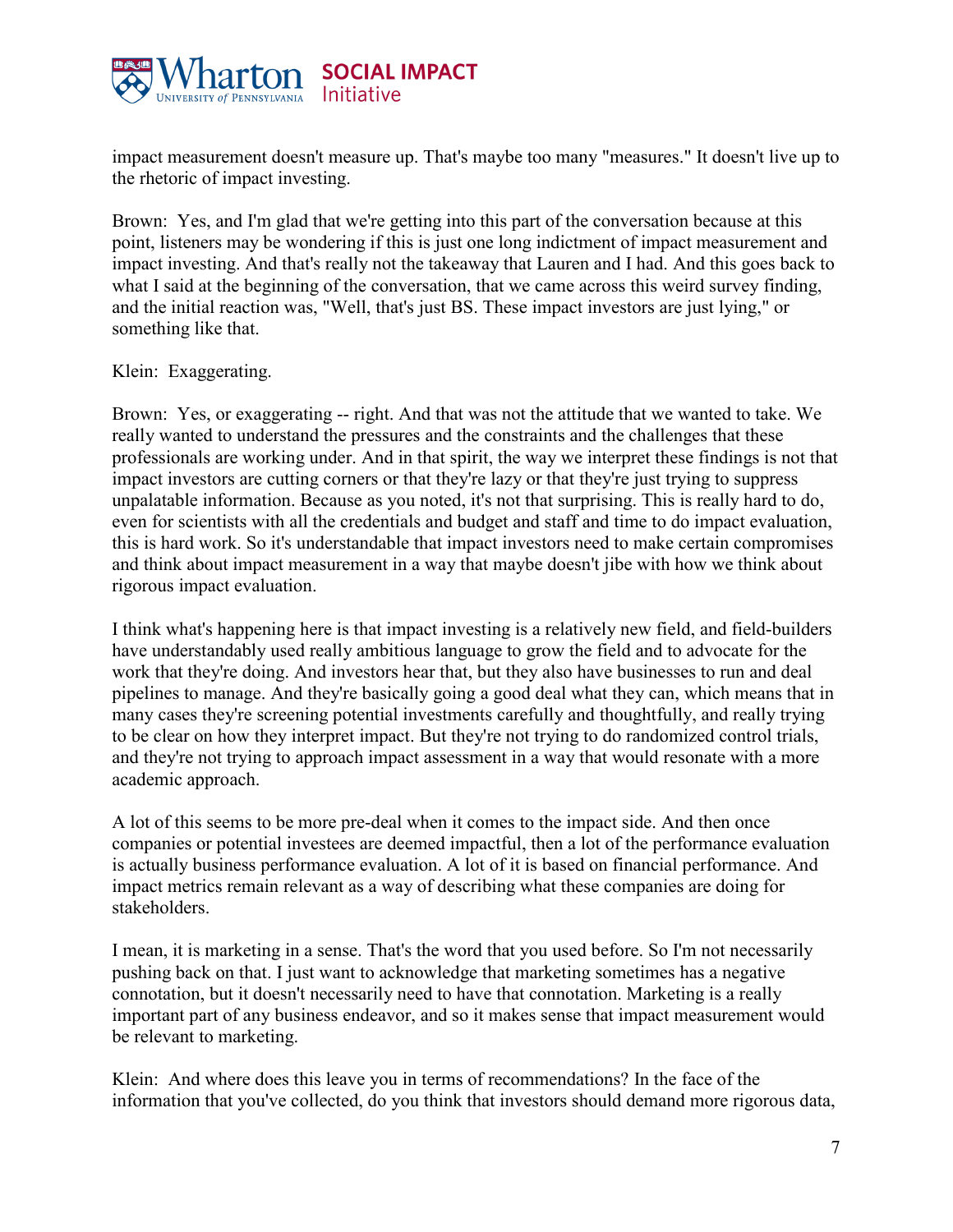

that we should have more rigorous impact data, that investors should hire more PhD researchers to conduct these studies? Is that what you would advocate or hope for? Faced with this, as I'm putting it, this discrepancy between the rhetoric of impact investing and the reality, what do you think the field should do? What would you encourage impact investors to do, given the challenges of rigorous impact measurement?

Brown: Yes, I do think that more resources need to be allocated to impact measurement. I don't know if that necessarily means having a team of PhDs in every impact investment fund. I actually have selfish reasons for advocating for that, but I'm not sure if it's realistic. But yes, we heard very consistently from our interviewees that they face this expectation to do impact measurement, but they just don't have the resourcing and the funding to do it.

When we did hear that they had resourcing and funding, it tended to be from, again, those DFIs and foundations who are giving grants for building out impact evaluation teams. But that seems to be pretty uncommon, and I think that there needs to be more of that for impact measurement to mature and really reach its potential.

So yes, people need to put their money where their mouths are, for sure. There are some really interesting tools that are coming online for doing more robust, post-deal impact measurement and monitoring, and 60 Decibels is one example that I've cited before as a really exciting development in the field. So I would be thrilled to see more adoption of those kinds of tools. But I do think that there is a limit to this. Even with the power of a tool like 60 Decibels, it remains really, really difficult to do impact measurement and evaluation in a way that's truly rigorous.

And so while I do think that there needs to be more of an emphasis on post-capital deployment impact measurement, I still think that a lot of the most substantive impact assessment will happen before that capital is deployed, that is in the screening process and the deal selection process and due diligence, having those initial site visits, talking to company management and leadership, and really making sure that the case for designating a particular company as impactful is a solid case and a compelling case.

Klein: I think that's a really important point to underscore, and it's one that makes a lot of sense to me, that investors can draw on academic research. What do we know about the impact of affordable housing? What do we know about solar lighting? What do we know about employment opportunities for people who have had a hard time getting jobs?

You know, we have a lot of research evidence in the academy that can speak to some of these impact areas. And in evaluating different deals, different companies working in these different areas, before an investment, I think it is possible to learn an awful lot. So I think that's a really important practical implication.

I know you've also talked about learning from failure and that perhaps the rhetoric that we have around impact measurement and the push for documenting that you're measuring impact and that you're achieving it has gotten in the way of a real learning orientation in this space. So I'd like for you to say more about that.